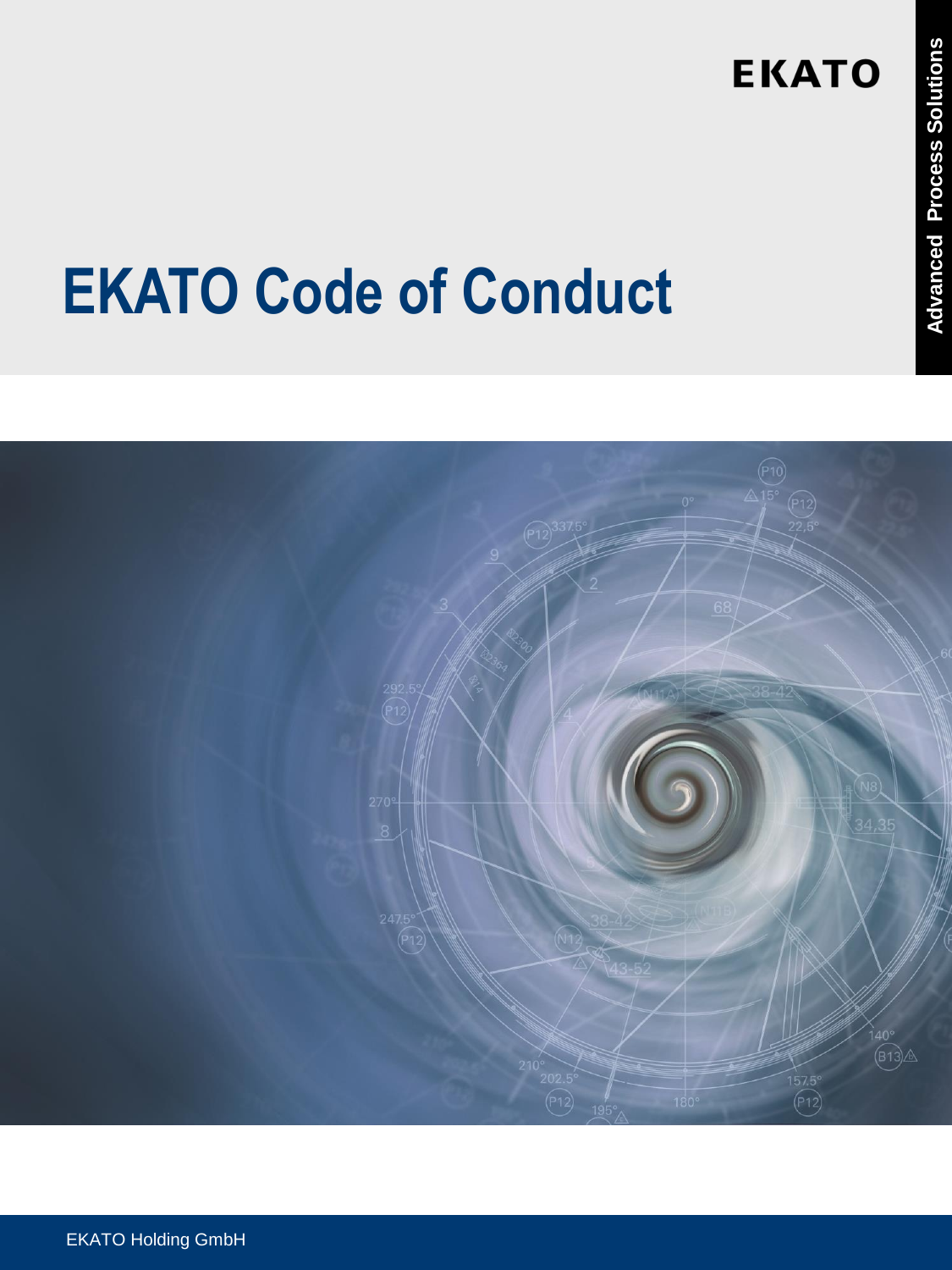## **EKATO Code of Conduct**

## **Content**

- **1. Basic Guidelines**
- **2. Handling information and intellectual property**
- **3. Environmental protection and sustainability**
- **4. Social responsibility**
- **5. Compliance with the Code of Conduct**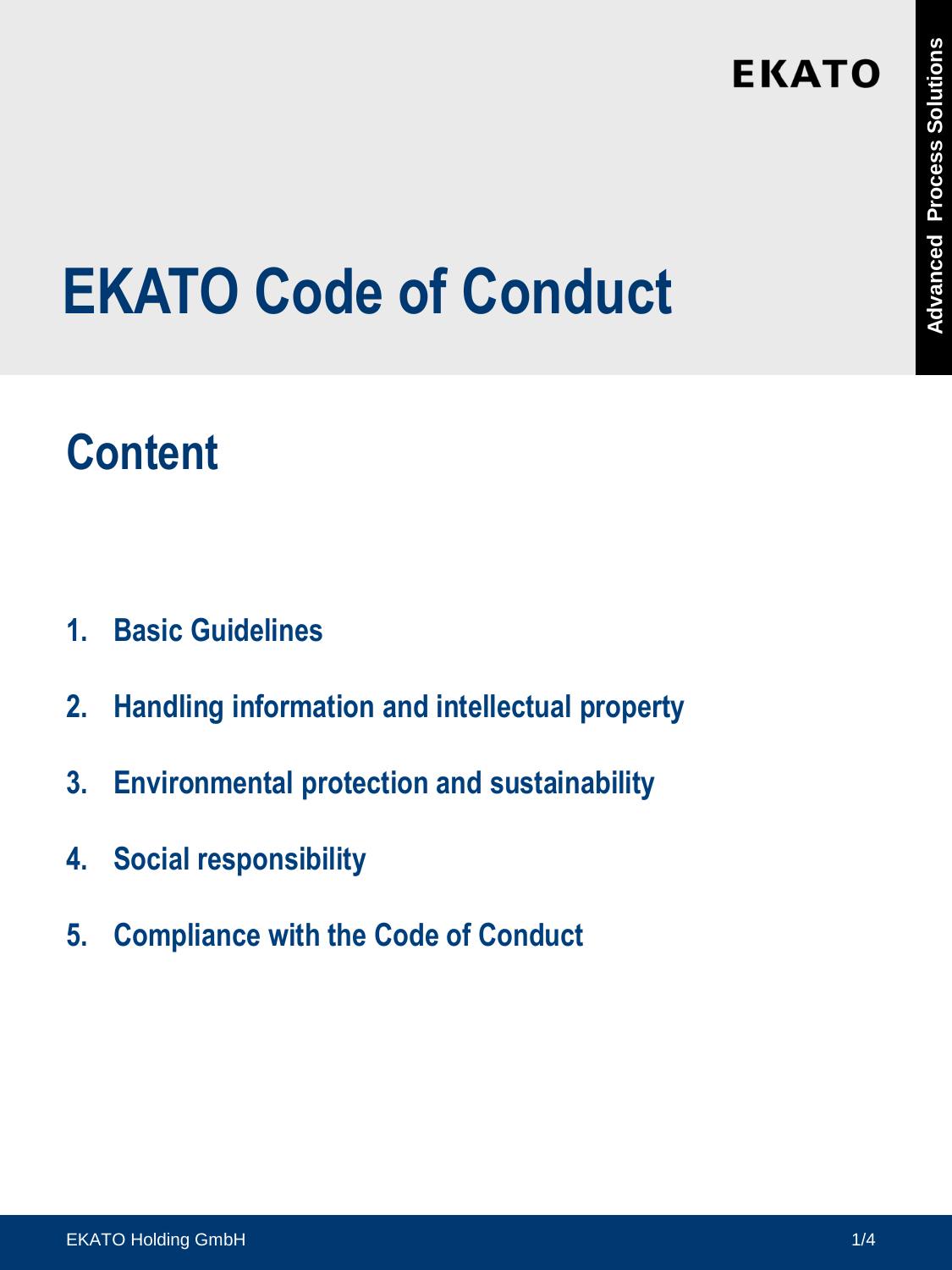## **EKATO Code of Conduct**

#### **1. Basic guidelines**

- Compliance with applicable laws and regulations is obvious in our company. Our employees are required to comply with the legal regulations and provisions applicable to their area of activity.
- In particular, our company observes national and international laws governing the import, export or domestic trade of goods, technology or services, as well as the handling of certain products and the movement of capital and payments. Our company also complies with national and international embargo and export control regulations.
- Any form of bribery is forbidden in our company, whether from public officials or in business dealings. Our employees are prohibited from claiming, promising or accepting money or valuables as compensation for the purchase of products or other services. Any material or financial contribution to employees or agents as compensation for preferential business dealings is prohibited.
- Our company is committed to ethical, fair and open competition. Our employees are prohibited from making arrangements that influence competition in an improper manner. National competition laws must be adhered to and enforced by all employees of our company.

#### **2. Handling information and intellectual property**

- Our company is fully committed to the protection of intellectual property and third party copyright. We do not use dishonest methods to obtain the trade secrets of our competitors or to obtain company-internal and confidential information about them. We do not participate in the unauthorized use, duplication, distribution or modification of software or other intellectual property.
- Our employees are required to maintain secrecy about company and business secrets and other internal matters. This applies to information about contractual partners and customers that is not publicly available, even after termination of the employment relationship.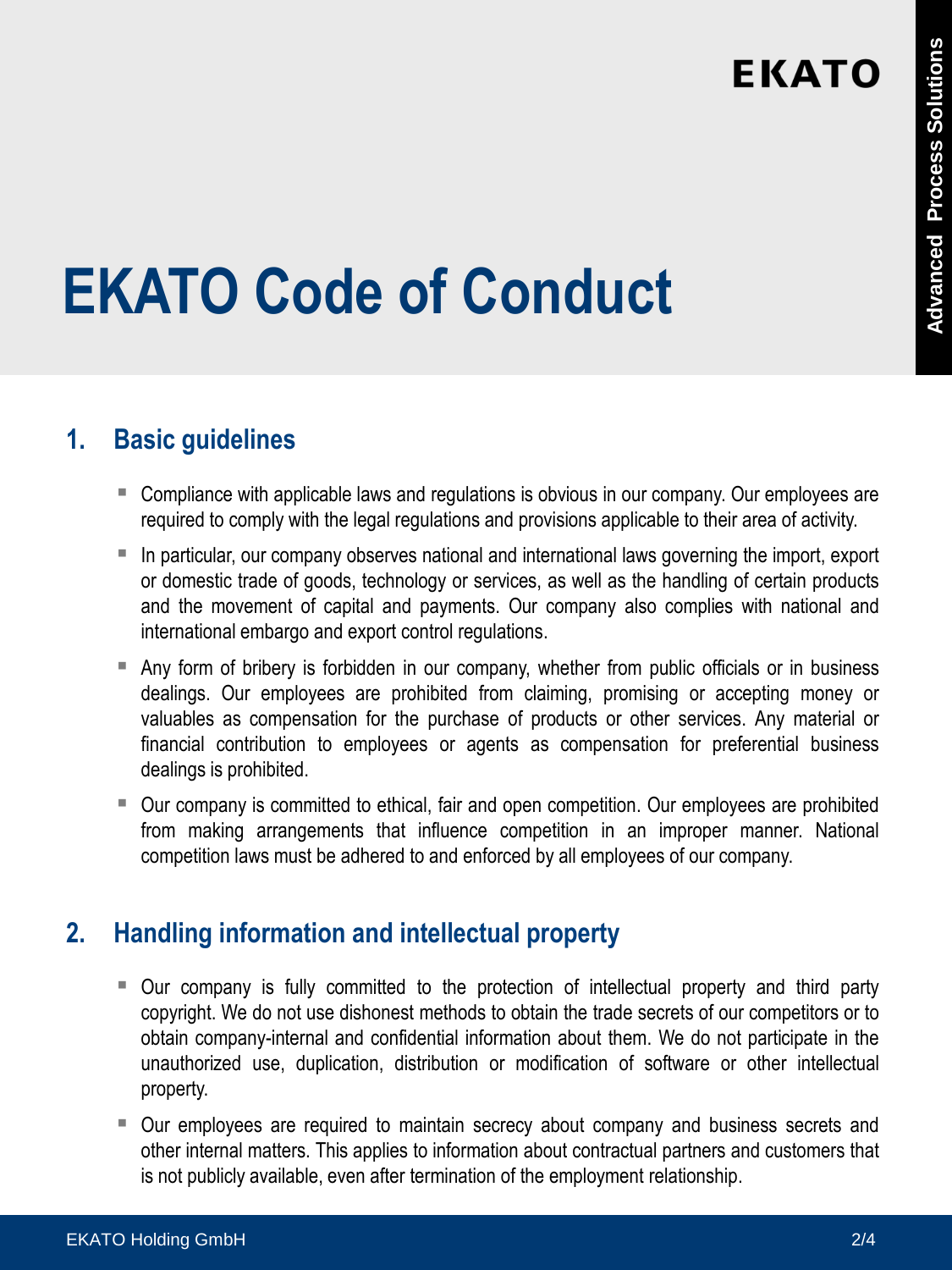# **EKATO Code of Conduct**

 Our house ensures compliance with data protection regulations. Any type of processing of personal data must be in accordance with applicable data protection law. Documents containing personal information about employees are kept confidential and protected against unauthorized access.

#### **3. Environmental protection and sustainability**

- Our company complies with applicable environmental laws, regulations and standards.
- Our company is always committed to the responsible use and procurement of natural resources in the manufacture and distribution of our products and services.

#### **4. Social responsibility**

- Our company is committed to equal opportunities and a supportive work environment characterized by respect and tolerance, recognizing the value and dignity of each, and treating each other with courtesy, honesty and dignity. Harassment, bullying and intimidation are prohibited.
- The prohibition of child labor and forced labor is respected in our company.
- Our company respects the diverse cultural, ethnic and religious backgrounds and is committed to the principle of equality, regardless of nationality, race or ethnic origin, age, disability, appearance and other physical constitution, skin color, sexual orientation, gender, religion and belief or any other protected characteristics by law. Personnel-related decisions must be made free of any discrimination. Our company does not tolerate any discriminatory behavior towards employees or applicants.
- Our company respects the dignity and personal rights of our employees and third parties with whom we have business relations.